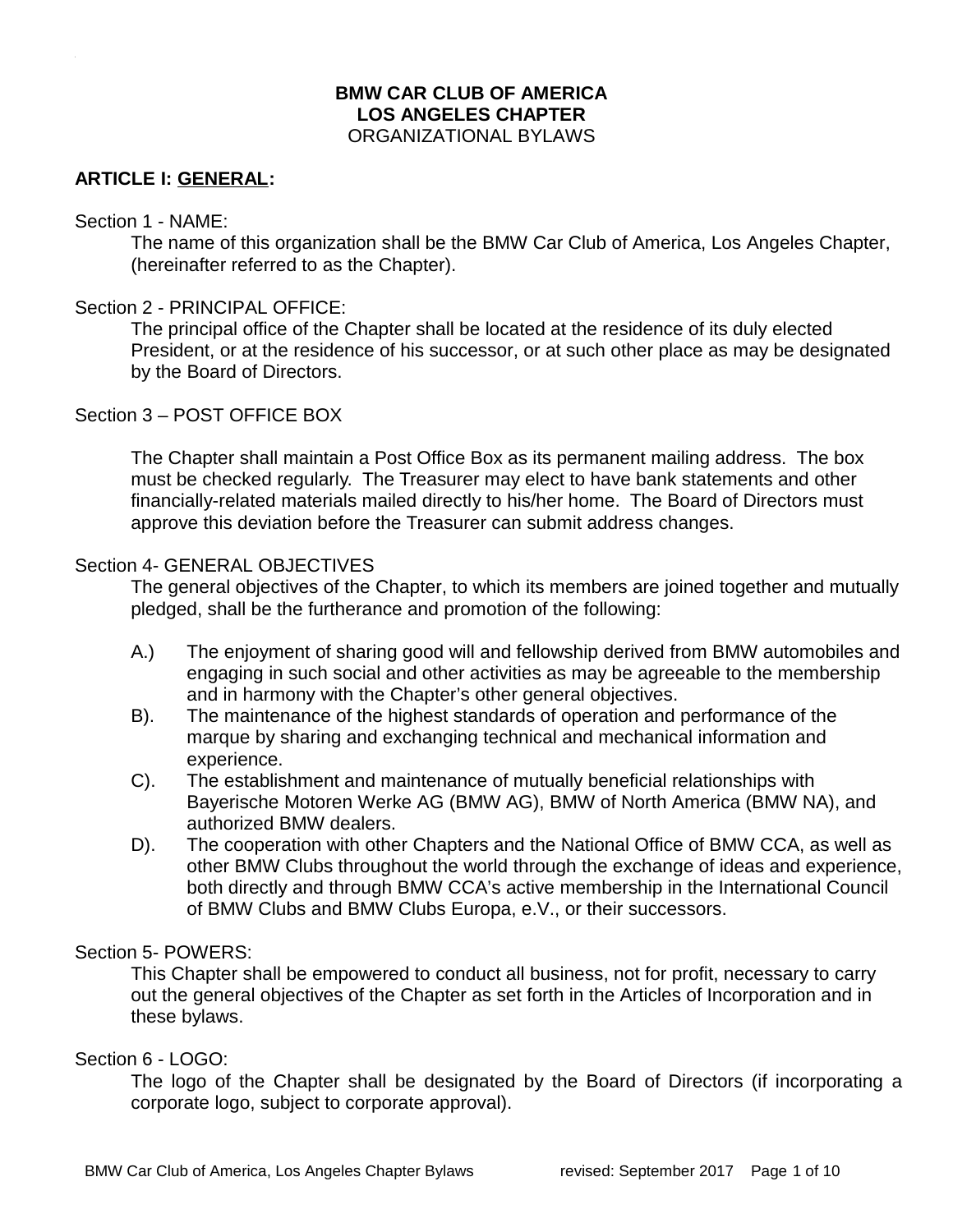# **ARTICLE II: MEMBERSHIP**

### Section 1 - ELIGIBILITY:

Membership in the Chapter shall be as designated by BMW CCA National (hereinafter referred to as the Club and/or National) and shall be open to all BMW CCA members in good standing in accordance with BMW CCA Chapter and National bylaws.

## Section 2- CLASSIFICATION OF MEMBERSHIP:

- A). MEMBER: Anyone interested in BMW automobiles, having paid the dues and fees as required.
- B). ASSOCIATE: Any immediate family member of an active MEMBER, whose main residence is the same of the member, interested in the Club and its objectives, having paid the dues and fees as required.
- C). BMW CCA National Office may provide for special types of membership such as life, charter, or honorary, but not restricted thereto.

## Section 3 - DUES:

Dues and fees shall be set by BMW CCA National.

### Section 4- PRIVILEGES OF MEMBERS:

Members in good standing shall be entitled to all of the privileges of the Chapter. Each member in good standing is entitled to one vote on all Chapter matters. In the event of dissolution of the Chapter, and after the payment of its liabilities, its remaining assets, if any, shall be divided equally among current members in good standing.

### Section 5 – MEMBERS STANDARDS OF CONDUCT

Members shall become familiar with, and adhere to, the Standards of Conduct as outlined in the BMW CCA National Policy and Procedure Manual, Section 2.10.

# Section 6- REVOCATION OF MEMBERSHIP:

Any member may have his or her Chapter membership revoked by a vote of twothirds of the Board of Directors of the Chapter for good cause, which shall constitute action or inaction which is detrimental or inimical to the general objectives or the best interests of the Chapter or its reputation. Before such revocation, the member shall be notified by the Board of Directors and shall have the right to present evidence to the Board of Directors to such charges as may have been made against him. Any member whose membership has been ordered revoked by the Board of Directors shall have the right of appeal to the Chapter membership at any regular meeting. When the Board of Directors determines that it is in the Chapter's best interests to revoke a member's Chapter membership, the Board will immediately contact their BMW CCA Regional Vice President for guidance. A Chapter member whose membership has been revoked by the Chapter may, at the National Board's discretion, transfer his/her membership to another Chapter.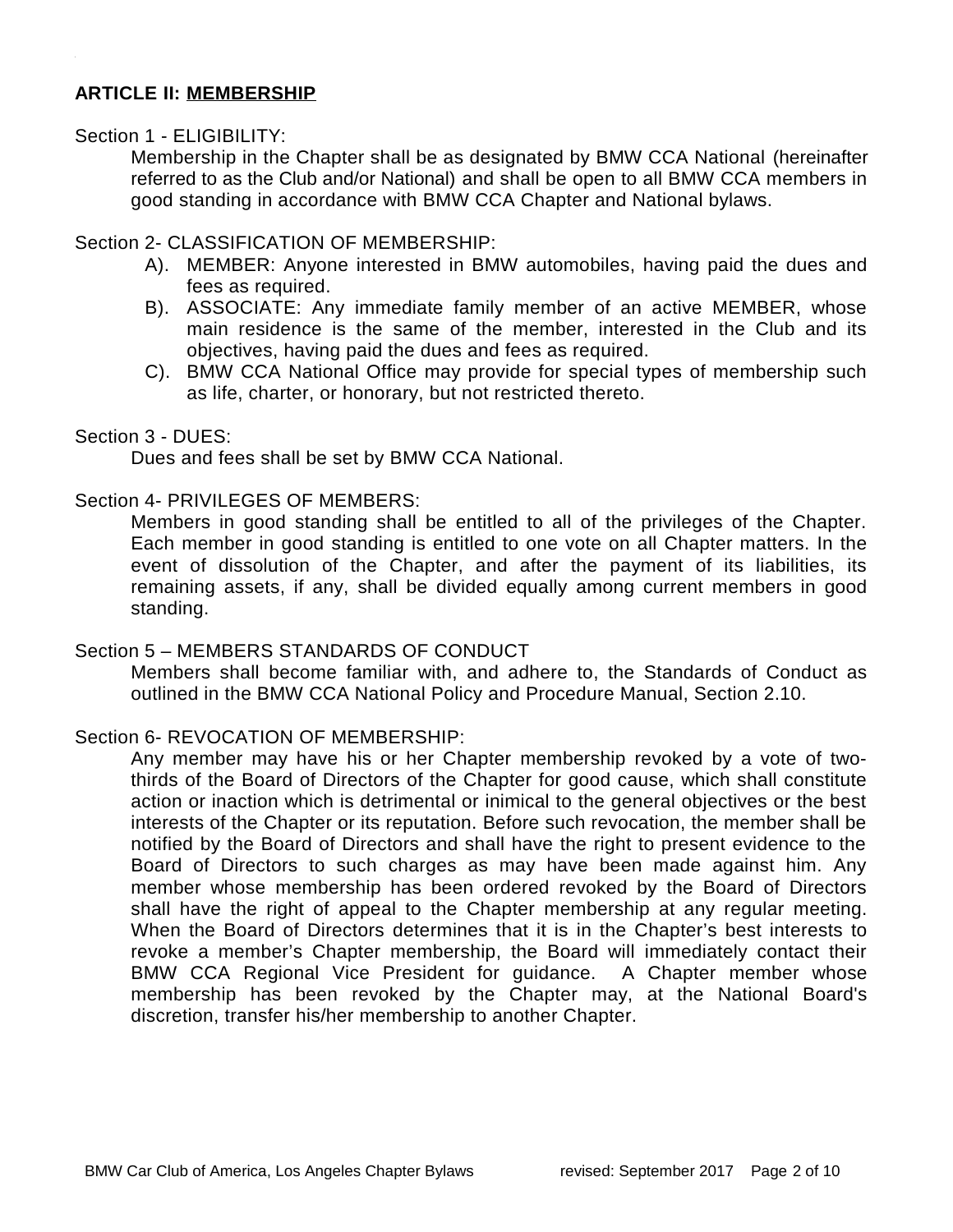## **ARTICLE Ill: OFFICERS and DUTIES**

#### Section 1 - COMPOSITION:

The Board of Directors shall be composed of the following members:

Elected Positions President Vice President **Secretary Treasurer** Area Representatives (6) Los Angeles Basin Orange County Riverside/San Bernardino Counties San Fernando Valley San Gabriel Valley Ventura/Santa Barbara Counties

#### Appointed Positions

Communications Chairperson Driving Events Chairperson Social Events Chairperson Chief Driving Instructor (optional) Chairman of the Board (optional)

### Section 2 - ELIGIBILITY:

Any regular or associate member of the Chapter in good standing shall be eligible to hold office. No member may hold more than one elected office. Members in elected positions may also hold an appointed position. No member shall have more than one vote on the Board of Directors, regardless of the number of positions they hold. Members nominated for, appointed to, or holding the offices of President and Vice President must have served on the Board previously.

### Section 3 – TERMS OF OFFICE:

Elected officers will begin term on October 1. All officers shall hold office for a period of two years. The President shall serve not more than two consecutive two-year terms. The President, Secretary, and half the Area Representatives (Orange County, San Fernando Valley and Ventura/Santa Barbara Counties) shall be elected in even numbered years. The Vice President, Treasurer and half the Area Representatives (Los Angeles Basin, Riverside/San Bernardino Counties and San Gabriel Valley) shall be elected in oddnumbered years.

Officers in appointed positions shall serve from the time appointed until a new person is appointed to the position. It is recommended that the elected Board of Directors appoint or reaffirm the Communications, Driving Events and Social Events Chairpersons at the first board meeting after the general election each year.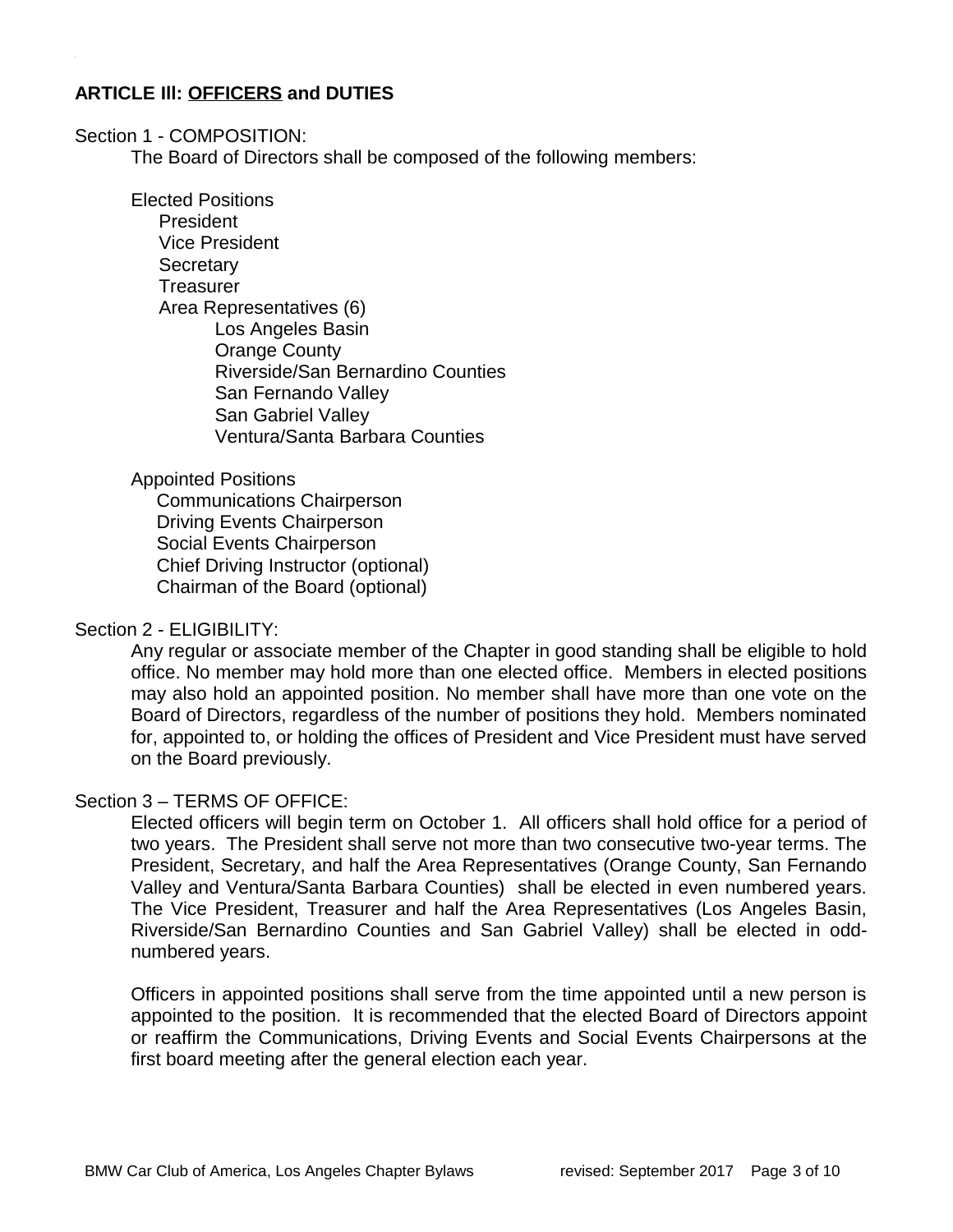# Section 4- GENERAL DUTIES:

- A. It shall be the responsibility of the Board of Directors to determine all matters of Chapter policy not otherwise predetermined by National Guidelines, or by the members in regular or special meetings. The Board of Directors shall ensure the proper conduct of the administrative matters of the Chapter, the fulfillment of duties by officers, and compliance with these bylaws.
- B. The Board of Directors shall ensure that the Chapter remains in compliance with BMW CCA National Bylaws, Policies and Procedures.
- C. The Board of Directors may adjust tasks assigned to the various officers to accommodate the circumstances and abilities of the individuals holding the offices.
- D. Office holders shall maintain all records and paraphernalia associated with the office in such a manner as to facilitate a timely and orderly transition to their successors.
- E. Serving on the Board of Directors requires a commitment of time and attention. Directors must make every effort to participate in Board meetings and General Meetings. Directors should make the effort to attend the majority of all Chapter activities. They must be willing to spend the time needed, and meet as frequently as necessary, to properly discharge their responsibilities. Directors must be willing to familiarize themselves with, and commit to following, the Club and Chapter guidelines set forth by the BMW CCA National Board and Executive Office.
- F. In the conduct of Chapter business, and in the best interests of the Chapter, some topics and materials may be deemed to be sensitive or confidential. Disclosure of such information may be harmful to individuals, or damaging to the Chapter. Board members shall pledge not to disclose sensitive or confidential topics and materials without proper authority and to keep confidential all discussions and materials pursuant to topics deemed to be sensitive, until such time as a given sensitive topic is declared by the Board of Directors to no longer be sensitive.

# Section 5- MEETINGS:

The Board of Directors shall hold at least four (quarterly) Board of Directors meetings each year which shall be governed by Robert's Rules of Order. These meetings will be held in a public place, open to all Chapter members. Notice of the date and location of these quarterly meetings shall be published to the general membership by at least two of the following methods:

- A. published in the Chapter newsletter
- B. posted on the Chapter website
- C. emailed to the Chapter email list

not less than 30 days before the meeting. A General Membership Meeting shall be held immediately following the quarterly Board of Directors meeting.

With the exception of the quarterly meetings, monthly Board of Directors meeting may be held at a public place, at a member's home, via email or via tele-conferencing. Notice of all Board of Directors meetings must be made to all Board members either verbally or in writing, not less than seven days prior to the meeting date.

The date, time and location of all Board of Director meetings held in a physical location be published via Chapter newsletter, Chapter website and/or Chapter email list not less than seven days prior to the meeting date. Reasonable accommodations must be made for any general member who wishes to attend a Board of Directors meeting.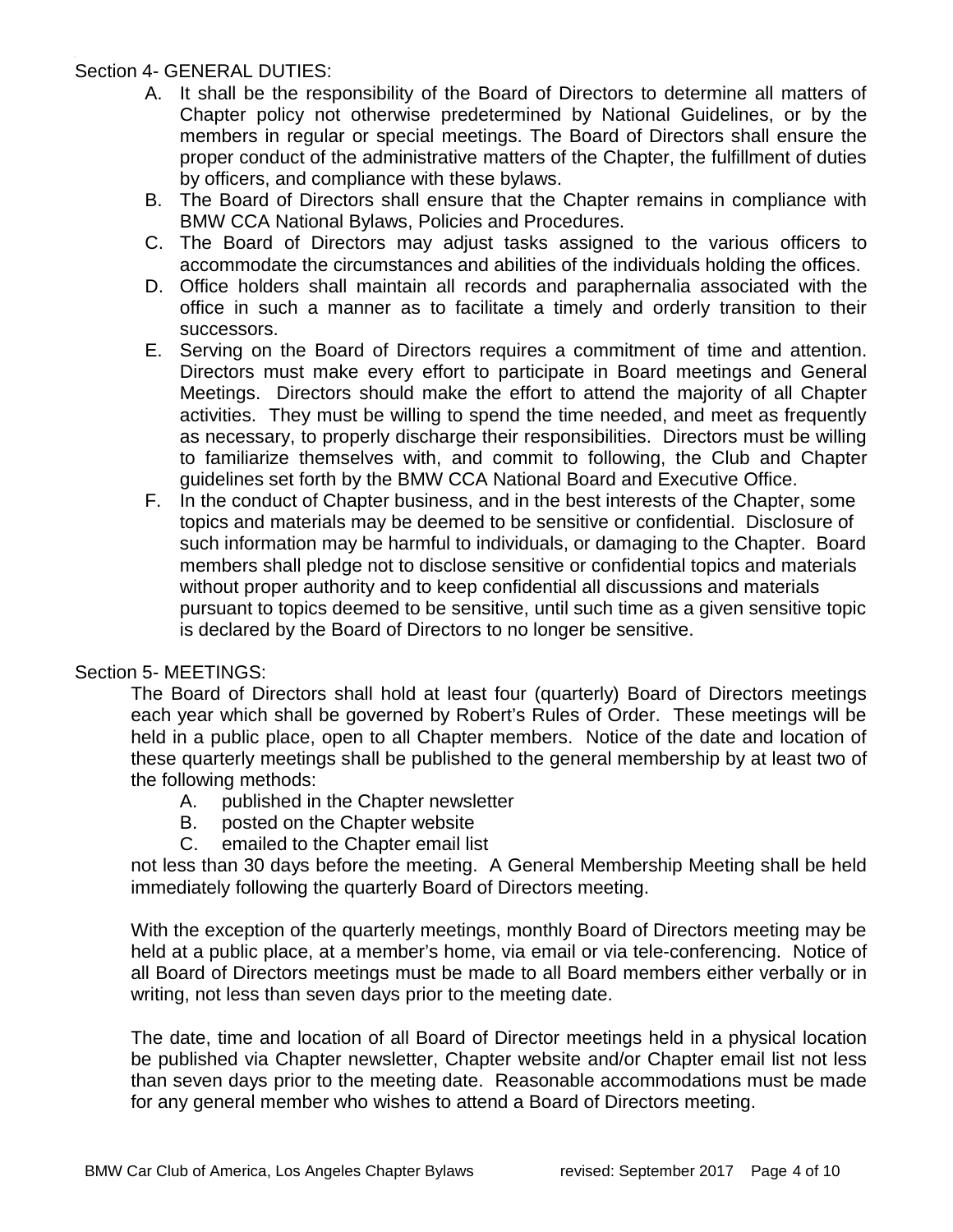## Section 6 – QUORUM

A quorum at any meeting of the Board of Directors shall consist of two-thirds of the Board members. A Board member holding two positions shall only be counted once. In the absence of an appointed Chairperson, or in the event where an appointed Chairperson also holds an elected position, a member of his/her team may be appointed to attend a Board Meeting and will be given all the rights and privileges of a Board Member for the duration of the Board meeting.

If a quorum is not met at a Board of Directors meeting, the members present may conduct business without a quorum. The secretary shall keep records of all motions made, and the motion shall be sent to the entire Board via email as provided in for in Article III, § 7.

## Section 7- EMERGENCY MEETINGS:

Motions may be proposed and voted on via email providing the following conditions are met:

- A)The motion requires immediate attention and can't or shouldn't be postponed to the next regularly scheduled Board of Directors' Meeting.
- B)The motion was made at a regularly scheduled Board of Directors' Meeting when there was not a quorum present.
- C)The entire Board of Directors is included in the email postings.
- D)The majority of **all** Board members, not just the ones responding to the email, must vote to pass the motion.
- E)At the next regularly scheduled Board of Directors' Meeting, the motion, the names of the Board member who proposed and seconded the motion, and the result of the vote will be read into the minutes so that the motion is properly recorded in the minutes.

# Section 8- VACANCIES, REMOVALS AND APPOINTMENTS:

Any member of the Board of Directors may be removed by the vote of at least two-thirds of the voting membership of the Board being in favor of removal. Such removal shall be made for good cause only, including, but not limited to, excessive absences without good reason, repeated failure to perform the duties of office as described in Article III, § 4 and 9, or knowingly violating Club or Chapter guidelines. Any vacancy occurring on the Board of Directors shall be filled by an appointee of the Board, by a vote of at least two-thirds of the Board Members being in favor of the appointment, for the remainder of the term of office.

Section 9- SPECIFIC DUTIES AND CONDITIONS:

### PRESIDENT:

The President shall be the Chief Executive Officer of the Chapter, and shall preside over all meetings of the general membership. The President serves as official Chapter spokesman in dealings with other Chapters and/or BMW CCA National, the National Office of BMW CCA, the International Council of BMW Clubs, BMW Clubs Europa e.V., BMW AG, BMW NA, and other Clubs and outside organizations. The President will oversee the Area Representatives, supplying support, advice and direction to ensure their job duties are fulfilled.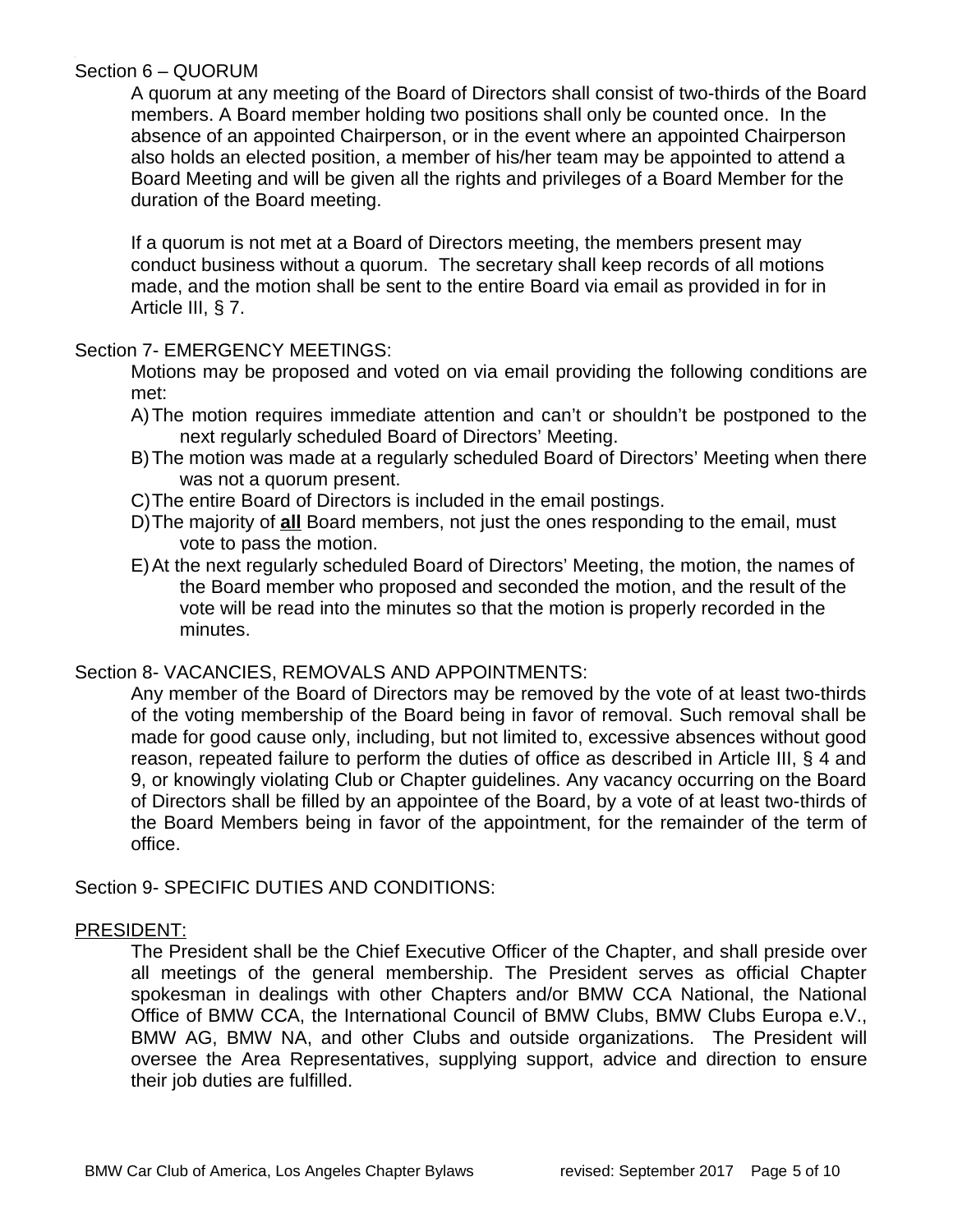#### VICE-PRESIDENT:

The Vice-President shall assist the President in the conduct of the administration of the Chapter, and shall perform such other duties as may be assigned by the President or the Board of Directors. The Vice-President shall be first in succession in the event of the death, disability, removal or resignation of the President.

#### SECRETARY:

The Secretary shall take and maintain full, legible and complete minutes of all business meetings of the Chapter, especially verbatim accounts of all motions and votes. These are to be embossed with the Chapter corporate seal and maintained in chronological order, in books meant for that purpose, as a historical record of the business conducted by the Chapter. The Secretary shall maintain copies of all Chapter correspondence. The Secretary shall be responsible for ensuring the timely delivery of a welcome letter and current Chapter newsletter to each new Chapter member.

#### TREASURER:

The Treasurer shall control all monies belonging to the Chapter, maintaining the funds in proper accounts in appropriate financial institutions; shall keep accurate and complete books of account; and shall record all receipts and payments of Chapter debts and obligations. All checks or other payments shall be authorized and signed by the Treasurer and by such other officer(s) as may be designated by the Board of Directors. The Treasurer shall promptly file all documents and maintain any additional records that may be required by any government agency, including any financial disclosure required in connection with the tax exempt status of the Chapter. The Treasurer will maintain a file with all user IDs and passwords for any program or application paid for, or used exclusively for, the Chapter.

### AREA REPRESENTATIVES

Area Representatives will be responsible for organizing at least two events within their geographic Area each calendar year. These events will be open to any member, but will be designed to appeal to the members within his/her area. One of these events should be a Meet & Greet held at a dealership within the area. The second event may be of a similar format or may be any other type of event designed to appeal to the general membership in that area. The Area Representative shall provide the Communications Committee with timely information to facilitate promotion of each event. If insurance, preregistration, payment, or certain other conditions are required for an event, the Area Representative shall make that request(s) as early as possible.

The Area Representative will appoint and oversee individual members to maintain contact with each BMW Center within his/her geographical area, using the .

The Area Representative will provide quarterly contributions to the Chapter newsletter.

The Area Representative will seek volunteers from his/her area to assist in performing his/her duties. The Area Representative will solicit assistance from the other appropriate Board Member(s) to assist in performing his/her duties.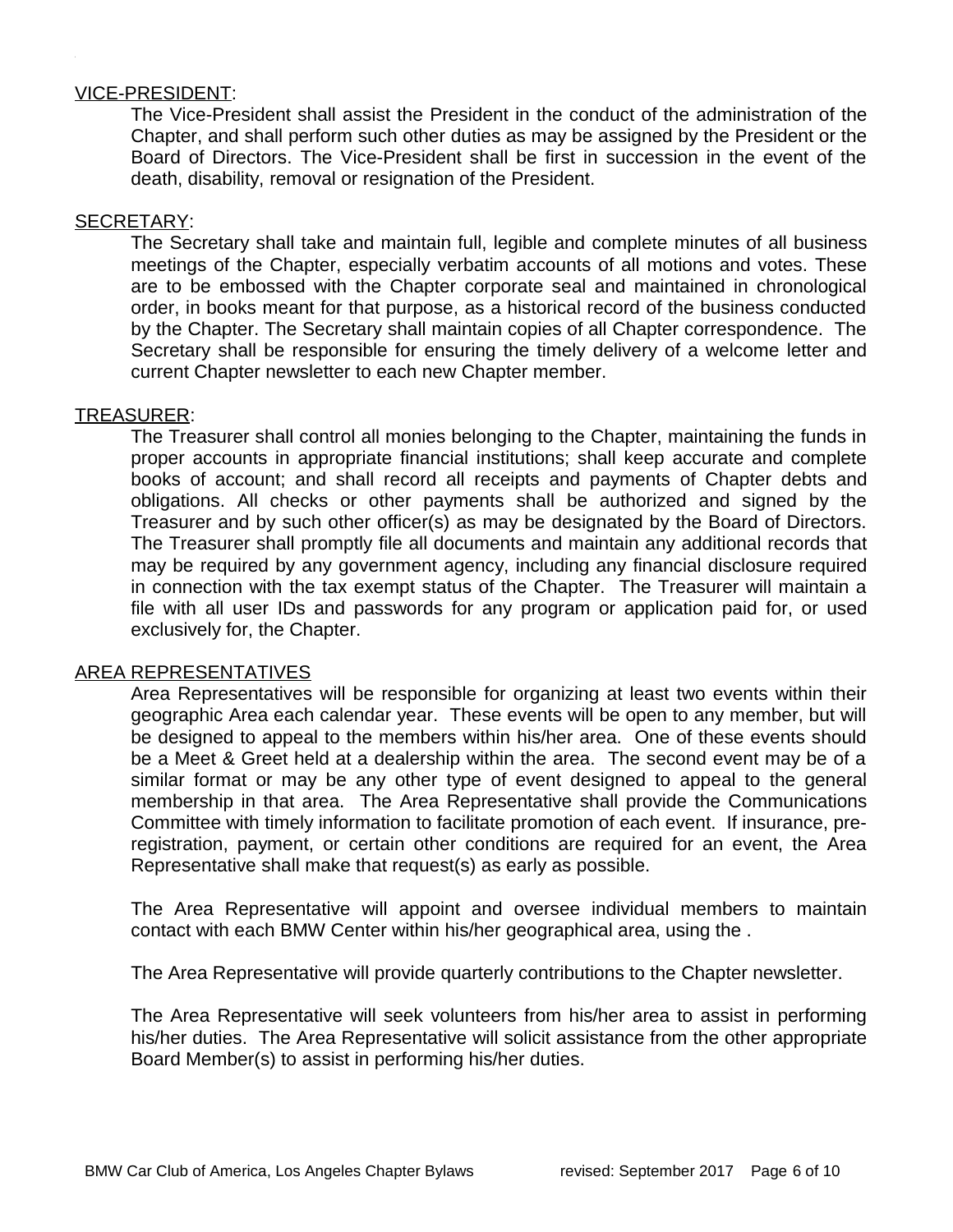### COMMUNICATIONS CHAIRPERSON

The Communications Chairperson shall oversee all forms of communication between the Chapter and its members, including the Chapter newsletter, website, eBlast notifications, Facebook page, and any other form of communication the Chapter elects to use. The Communication Chairperson will ensure that there is a qualified volunteer member for each position related to Chapter communication. The Communications Chairperson may fill one or more communications positions within the team but is encouraged to seek out volunteers for most positions.

If the Communications Chairperson cannot attend a Board of Director's Meeting, he/she will appoint the newsletter editor, webmaster, or other member of the Communication Team to attend and vote in his/her place.

### DRIVING EVENTS CHAIRPERSON

The Driving Events Chairperson shall oversee all wheels-turning events held by the Chapter, including but not limited to, HPDE, autocross, car control clinic, rallys, Concours, and driving tours. The Driving Events Chairperson will ensure that there is a qualified volunteer coordinator for each type of driving event the Chapter hosts. The Driving Events Chairperson shall be responsible for assuring that all BMW CCA Minimum Standards are understood and followed by each driving event coordinator. The Driving Events Chairperson may fill one or more of the Driving Event positions but is encouraged to seek out volunteers for most positions.

If the Driving Events Chairperson cannot attend a Board of Director's Meeting, he/she will appoint the HPDE registrar, Autocross Coordinator or other member of the Driving Events Team to attend and vote in his/her place.

### SOCIAL EVENTS CHAIRPERSON

The Social Events Chairperson will coordinate the Chapter's major non-driving events. He/she will actively seek volunteers to suggest, plan, and/or organize a social event and will provide support as needed. The Social Event Chairperson may organize an event but is not expected to plan all the social events for the Chapter.

# CHAIRMAN OF THE BOARD:

A Chairman of the Board may be appointed by the Board of Directors for a one-year term of office. The Chairman of the Board is a non-voting member of the Board, except in the case of a tie vote, where the Chairman of the Board may cast the deciding vote. The Chairman of the Board shall preside over all meetings of the Board of Directors. If the Board of Directors chooses not to appoint a Chairman of the Board, or if the Chairman of the Board is not present at a Board Meeting, the President or other titled Board member may lead the meeting.

### **ARTICLE IV: ELECTION OF OFFICERS:**

### Section 1 - ELECTION COMMITTEE:

As early as March but no later than the first of June, the President shall appoint an Election Chairman, a Chapter member in good standing who shall be neither a current Board member nor a prospective nominee. Nominations will then be taken, in writing, between June 1 and July 31. During that time, the Election Chairman will solicit a written acceptance or declination from each person nominated. Write-in nominees are not permitted. Nominees must be members or associate members of the Los Angeles Chapter.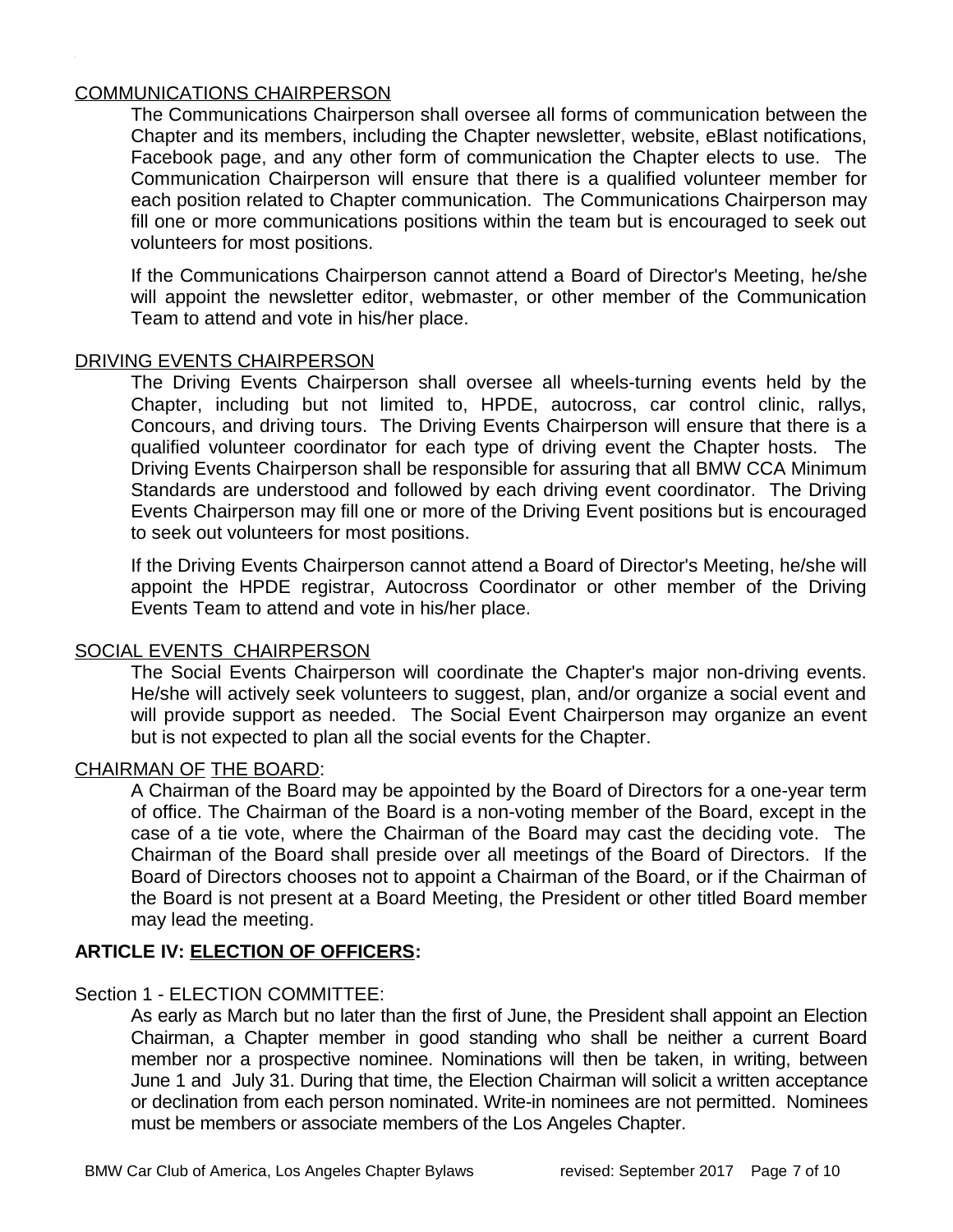#### Section 2 - BALLOTING:

Voting for the Board of Directors shall be by secret ballot after July 31 and before August 31. Voting may be done via United States Postal Service, or a ballot inserted in the newsletter, or electronically.

The President will provide the Election Chairperson with a list containing only the membership number and the zip code of each active member. The Election Chairperson will use this list to verify that all ballots have been completed by a member or associate member.

If there are no contested offices and no bylaw amendments, the Board of Directors may vote to accept the new officers without a ballot to the general membership.

The new slate of elected officers shall begin their terms on October 1 and will continue in that office for 2 years.

### Section 3- BALLOT DISPOSITION:

After the ballots have been counted and the results announced, the ballots shall be sealed and submitted to the Secretary to be maintained in the archives for a period of at least one year.

### **ARTICLE V: COMMITTEES:**

### Section 1 - OTHER COMMITTEES:

There shall be such committees as may be appointed by the Board of Directors, without limit as to members, purpose, or duration, so long as such committees' purpose is consistent with other provisions of the bylaws and the objectives of the Chapter.

## **ARTICLE VI: MEETINGS OF THE MEMBERS**

### Section 1 - GENERAL MEMBERSHIP MEETINGS

Meetings of members shall be held in such time and place as the Board of Directors may determine. The location of these meetings shall be rotated between the Chapter's Areas. The general membership meeting may be combined with an event or with a Board of Directors Meeting. There shall be at least one general membership meeting every 90 days as provided for in Article III, § 5.

### Section 2- SPECIAL MEETINGS:

Special meetings of the members may be called by the President or by the Board of Directors.

### Section 3- QUORUM:

At any regular meeting of the members, a quorum consists of the membership present. Said quorum may adjourn any meeting. The members present at a duly called or held meeting may continue to do business until adjournment, notwithstanding the withdrawal of enough members to leave less than a quorum.

### Section 4- CONDUCT OF MEETINGS:

Meetings shall be governed by Roberts' Rules of Order, as such rules may be revised from time to time, insofar as such rules are not inconsistent or in conflict with these bylaws, the Articles of Incorporation of the Chapter, or the general laws of this State or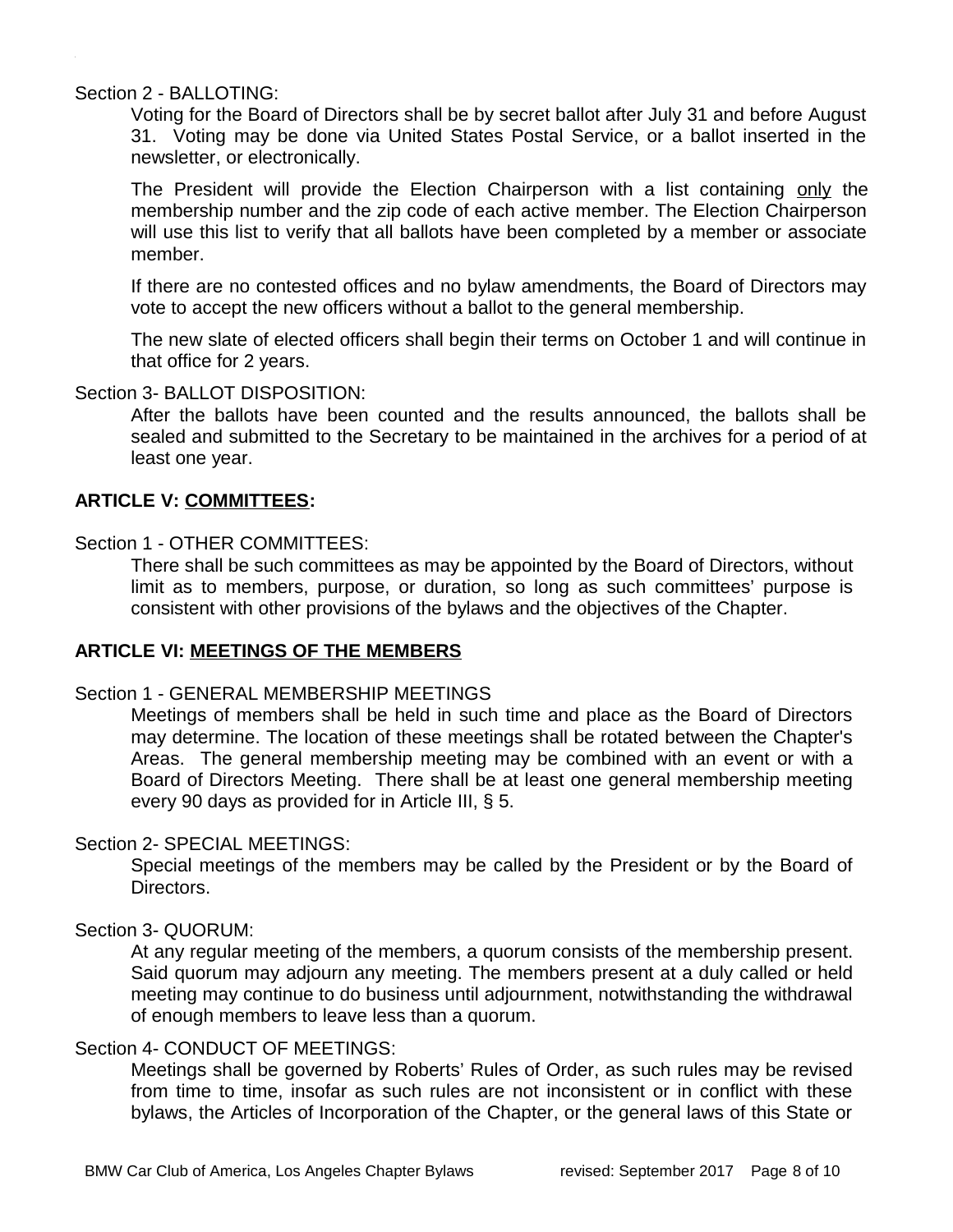the United States of America.

### Section 5- NOTICE OF MEETINGS:

A notice stating the time, place, date, and purpose of any meeting of the members shall be provided via mail or electronically to the membership not less than fifteen days prior to such a meeting. Publication of said meeting notice in Chapter newsletter may fulfill this requirement.

#### Section 6- PROXIES:

Proxies for the purpose of voting are not allowed by these bylaws.

#### Section 7- VOTING AT REGULAR MEETINGS:

Depending on the situation and the requests of the membership present, voting at the regular meetings shall be conducted in one or more of the following ways, stated in order of preference:

- A). By voice of the present quorum.
- B). By hand count of the present quorum.
- C). By reverse roll call vote of the present quorum. The Secretary shall request the name of each voting member and record one vote per member of every present member in good standing.

Following a vote by either method A), or B), should the situation warrant, the presiding officer or any member present may call for a recount using a more definitive method.

### **ARTICLE VII: AMENDMENT OF THE BYLAWS:**

#### Section 1 - METHOD OF AMENDMENTS:

These bylaws may only be amended by a majority of the votes cast in a referendum of the membership which shall be conducted by mail, email, or held at a general membership meeting.

### Section 2- PROPOSED AMENDMENTS:

Amendments to these bylaws may be proposed by a majority vote of the Board of Directors, a majority vote of the membership at any regular meeting, or by written petition to the Board of Directors signed by 25 or more voting members in good standing. Once proposed, any such amendment proposal must be submitted to the general membership for voting.

### Section 3- NOTICE OF PROPOSED AMENDMENTS AND REFERENDUM:

The Secretary shall notify the voting members of the proposed amendment and the scheduled referendum, and shall provide an explanation of the proposed amendment and the need thereof. This shall occur within sixty (60) days of receipt of the proposed amendment and, in the case of a referendum held at a regular monthly membership meeting, not less than 15 days prior to that scheduled referendum. Distribution of such information by inclusion in the Chapter newsletter may serve as said notification.

#### Section 4 - BALLOTS:

In the case of a referendum held by mail, completed ballots are to be received by the Chapter within thirty (30) days of the mailing to the members. The Secretary shall cause the ballots to be tabulated, and the results shall be announced to the Board of Directors and to the members at the next monthly meeting.